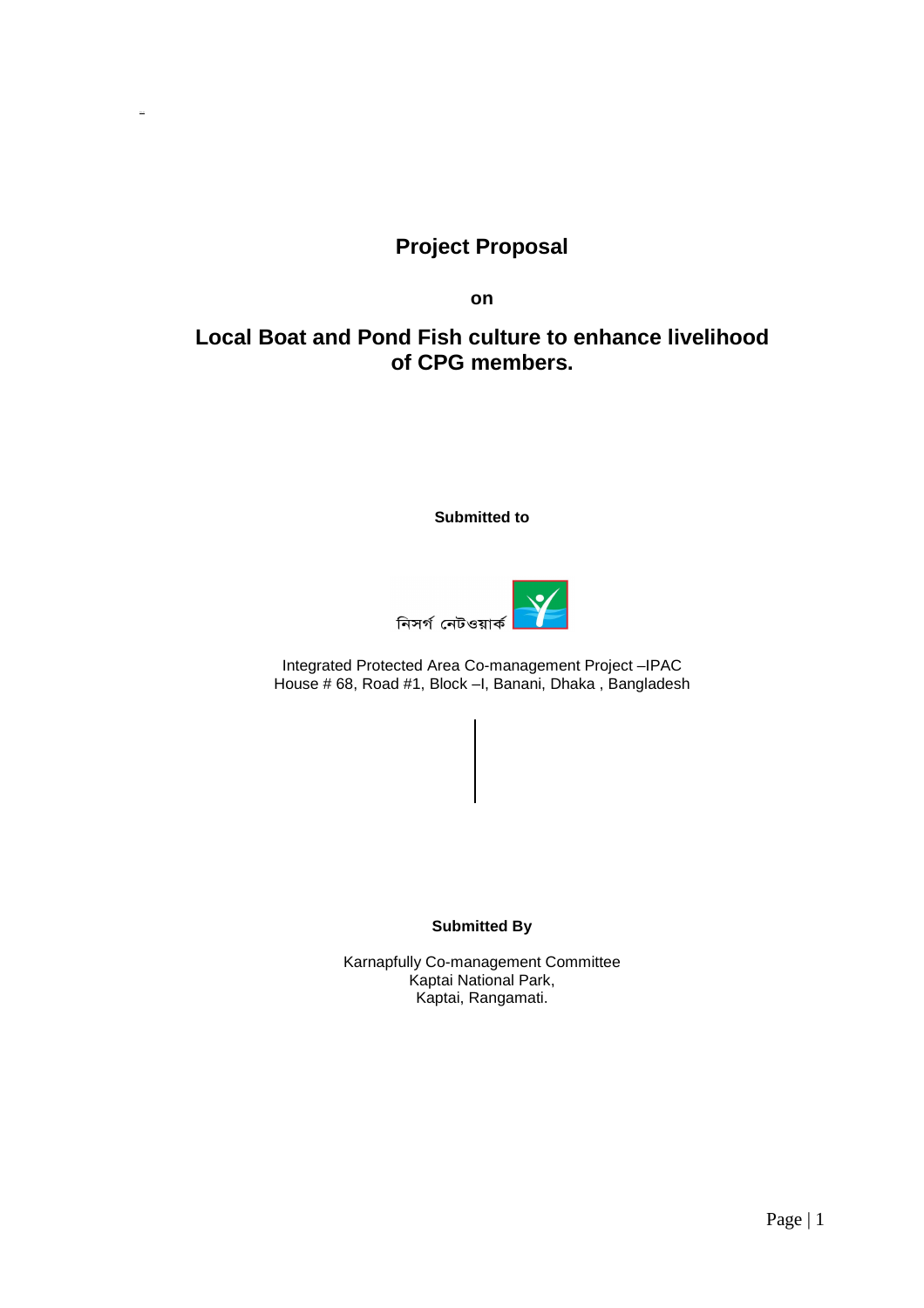## **1. Title: Local Boat and Pond Fish culture to enhance livelihood of CPG members .**

#### **2. Executive Summary**

A Co-Management Council and a Co-management Committee (CMC) have been formed under the Integrated Protected Area Co-management (IPAC) Project for collaborative management (comanagement) of Kaptai National Park by involving different stakeholders as per the Government Order issued by the Ministry of Environment and Forest, Dhaka.

The overall objective of IPAC is to conserve the biodiversity of Kaptai National Park by following a co-management approach. This project will contribute in achieving the broader objective by establishing co-management approach and reduce forest dependency and gradually reduce Forest wood consumption by Alternative income Generating Activities (AIG) at the KNP. Local villages are mostly illiterate and unemployed and so they been traditionally dependent on forest resources of KNP for their livelihood .

In conclusion we would like to say that the proposed will Alternative income Generating Activities (AIG) create an avenue for CMC for biodiversity conservation.

#### 3. Logical framework

#### Components

| Components<br><b>Project summery</b>           | <b>Measurable</b>             | <b>Means of verification</b>        | <b>Assumption</b><br>and                        |
|------------------------------------------------|-------------------------------|-------------------------------------|-------------------------------------------------|
|                                                | indicators                    |                                     | risks                                           |
| cÖK‡íi j¶ʻt                                    |                               |                                     |                                                 |
| eb, cwi‡ek I eb" cÖvbx                         |                               |                                     |                                                 |
| msi¶Y Z_v ebR m¤ú`                             |                               |                                     |                                                 |
| AvniY +_‡K weiZ ivLvi                          |                               |                                     |                                                 |
| Rb" msiw¶Z GjvKvi                              |                               |                                     |                                                 |
| Rb‡Mvôx‡K weKí Kg©                             |                               |                                     |                                                 |
| ms <sup>-</sup> 'v‡b DØyx Kiv                  |                               |                                     |                                                 |
| <u>cÖK‡íi D‡Ïk¨t</u>                           | mn-e"e" 'vcbv                 | - m`m¨‡`i ZvwjKv ^Zix I             | $\overline{-}$ $\overline{-}$ 'vbxq'<br>Rb‡Mvóx |
| - e‡bi Av‡kcv‡k                                | cwil‡` Av‡jvPbv I             | cwieviwfwEK Z_" msMÖn               | gvQPvl<br>"vbxq<br>$\perp$                      |
| emevmKvix <sup>-</sup> 'vbxq                   | tgvZv‡eK<br>wm×všl            | $n \downarrow q \downarrow Q$       | †ev‡Ui mv‡_ m¤ú" <sup>3</sup>                   |
| Rb‡Mvóx‡K miKv‡ii                              | m'm"‡'i ZvwjKv 'Zix           | cÖ Íveby <sup>2</sup> Zix<br>- cÖKí | nlqvi<br>d‡j<br>e‡bi                            |
| mv‡_ eb msi¶‡Y                                 | I cwieviwfwEK Z_"             | $ Q$ ‡p‡n                           | wbf©ikxjZv<br>n&ªvm                             |
| mnvqZv Kiv                                     | msMÖn Kiv                     | Pvl cÖwk¶‡Y<br>grm"                 | cv‡e I <sup>-</sup> 'vbxq GjvKvq                |
| - e‡bi Av‡kcv‡k                                | cÖKí cÖ <sup>-</sup> Ívebv    | AskMÖnYKvix‡`i ZvwjKv               | gv‡Qi Drcv`b evo‡e                              |
| emevmKvix <sup>-</sup> 'vbxq                   | %2ix I cÖ`vb                  | ^Zix n‡q‡Q                          | - 'vbxq'<br>tevU                                |
| Rb‡Mvóxi e‡bi Dci                              | cÖK‡íi evwl©K                 | l <sup>^</sup> ÎgvwmK<br>gvwmK      | `~N©Ubv n‡Z cv‡i                                |
| wbf©ikxjZv Kgv‡bv                              | cwiKíbvl                      | AMÖMwZ cÖwZ‡e`b ^Zix                | "vbxq<br>†ev‡Ui                                 |
| - eb cvnviv`j m`m¨‡`i                          | - grm <sup>"</sup> Pvl cÖwk¶Y | $n \downarrow q \downarrow Q$       | miÂvg Pzwi n‡Z cv‡i                             |
| A_©‰bwZK Kg©Kv‡Û                               | Gi ZvwjKv ^Zix                | - gvwmK mfvi weeiYx eb,             | cÖvKwZK                                         |
| m¤ú" <sup>3</sup> Kivi gva"‡g                  | - "vbxq tevU "Zix             | grm", wmGwm I AvBc"vK               | `y‡h©v‡M<br>gv‡Qi                               |
| m`m¨‡`i A_©‰bwZK                               | $n \downarrow q \downarrow Q$ | cÖKí eivei cÖ`vbl                   | cÖRYb e"vnZ n‡Z                                 |
| D <sub>b</sub> œqb                             |                               | - wbqwgZ e"vsK wnmve                | cv‡i                                            |
| - weKí Kg©ms <sup>-</sup> 'v‡bi                |                               | weeiYx cO`vbl                       |                                                 |
| my‡hvM m"wó <br>eb"cÖvbx<br>eb<br>$\mathbf{L}$ |                               | -wbqwgZ cÖK‡íi Avq-e"q I            |                                                 |
| msi¶‡b <sup>-</sup> 'vbxq RbM‡Yi               |                               | jvf-¶wZi wnmve m`m"‡`i<br>AewnZKiY  |                                                 |
| m‡PZbZv m"wó                                   |                               | gvwmK I ‰ÎgvwmK                     |                                                 |
| Rjevqy cwieZ©‡bi                               |                               | d‡jvAvc                             |                                                 |
| ûgwK tgvKvtejvi `¶Zv                           |                               | cÖK‡íi<br>wewfbœ                    |                                                 |
| ^Zix                                           |                               | Kvh©µ‡gi Qwe                        |                                                 |
| <u>djvdjt</u>                                  | GjvKvq wewfbœ                 | wfwˇZ<br>gvwmK<br>$\sim$            |                                                 |
| "vbxq<br>Dci<br>e‡bi                           | cÖRvwZi MvQ I Rxe             | Local†evU I gvQ Pvlx                |                                                 |
| Rb‡Mvóxi wbf©kxjZv                             | ˆewPΨ<br>msiw¶Z               | wmwcwR m`m <sup>"</sup> #`i wb‡q    |                                                 |
| Kg‡e                                           | $n \downarrow q \downarrow Q$ | 12 wU mfv Av‡qvRb Kiv               |                                                 |
| - miKvi I RbM‡Yi g‡a"                          | cÖKí,<br>-AvBc"vK             | n‡e                                 |                                                 |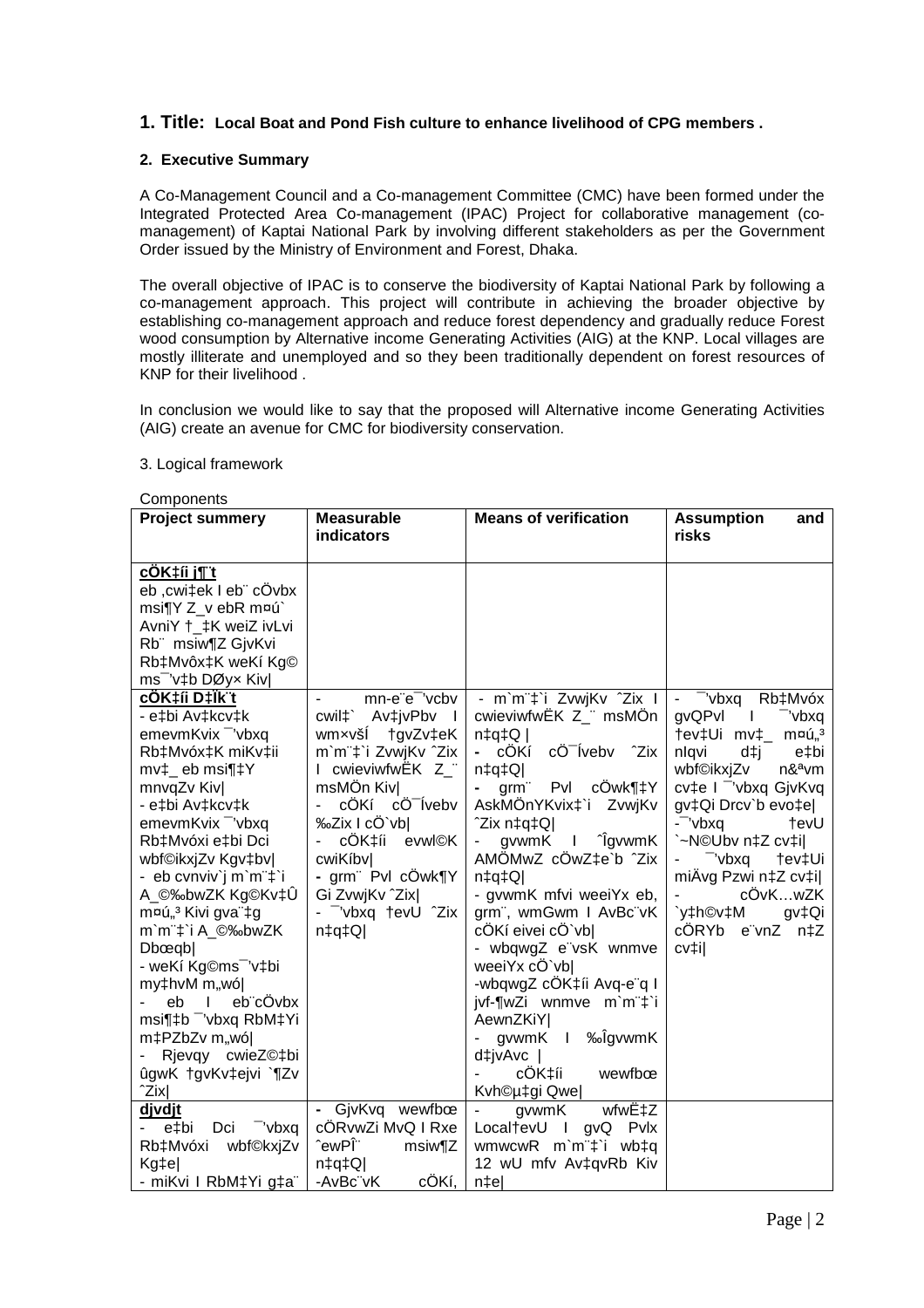| thvMm~I <sup>-</sup> 'vwcZ n‡e       | $ebwefvM$ , cwi $\ddagger ek$ I $\vert$ -                                                                  | gvwmK<br>mfvi                                                   |  |
|--------------------------------------|------------------------------------------------------------------------------------------------------------|-----------------------------------------------------------------|--|
| - GjvKvi RbMY eb,                    | wefvMmn<br>grm"                                                                                            | Kvh©weeiYx<br>AvBc"vK                                           |  |
| cwi‡ek I Rxe ‰ewPÏ                   | Ab"vb"<br>miKv‡ii                                                                                          | cÖKí, ebwefvM I grm                                             |  |
| msi¶‡bi Rb m‡PZb                     | wefv‡Mi<br>$mv_{\perp}$                                                                                    | wefv‡M cÔ`vb Kiv n‡e                                            |  |
| $n \uparrow e$                       | †hvMm~Ï<br>RbM‡Yi                                                                                          | - Bmy wfwEK (cÖKí) Qwe                                          |  |
| - eb wbf©i RbM‡Yi                    | "'vwcZ n‡q‡Q                                                                                               | I Abv"b" welq msi¶Y Kiv                                         |  |
| weKí Kg©ms <sup>-</sup> 'vb I        | Gg<br>$\sim 100$<br>wm                                                                                     | $n \uparrow e$                                                  |  |
| Avw_©K Dbœqb n‡e                     | wm, AvBc"vK cÖKí,                                                                                          | - 35 $x2=70$ $\downarrow$ Wwm $\downarrow$ g $\downarrow$ ji    |  |
| - 'vbxq'<br>$ch@v{\ddagger}q$        | eb wefvM I<br>grm"                                                                                         | (35 kZvsk) `yOwU cyKzi                                          |  |
| Drcv`b evo‡e Ges                     | cÖKí<br>wefvM<br>$\mathsf{D}^3$                                                                            | ‰Zix Ges cyKzi gvwj‡Ki                                          |  |
| RbMY Gi mydj cv‡e                    | mve©¶wbK                                                                                                   | $mv\ddagger$ Av $\ddagger$ jvPbv mv $\ddagger$ c $\ddagger$ ¶ 3 |  |
| - vbxq RbMY b`x                      | ch©‡e¶b Ki‡e Ges                                                                                           | eQi $\frac{1}{2}$ gqv'x Pzw <sup>3</sup>                        |  |
| cvivcv‡ii mydj cv‡e                  | $Rb$ "<br>ev <sup>-</sup> -evq‡bi                                                                          | - 20 Rb wmwcwR m`m"‡K                                           |  |
| - eQ‡i 1960 †KwR                     | me©vZ¥K                                                                                                    | grm Pv‡li Dci cÔwk¶Y                                            |  |
| gv‡Qi Drcv`b n‡e hvi                 | mn‡hvwMZv<br>Ges                                                                                           | $cO'$ vb $l$ $\P Zv$ Dboeqb                                     |  |
| Avw_©K g~j" 1,96,000                 | AMÖMwZ                                                                                                     | evw©l©K<br>cwiKíbvi                                             |  |
| (GK j¶ 96 nvRvi                      | cÔwZ‡e`b †ck Ki‡e                                                                                          | Abyhvqx 4-600 mvB‡Ri                                            |  |
| UvKv) Ges bxU jvf                    | DcKvi‡fvMx‡`i<br>$\sim 100$                                                                                | 3500 wU tcvbv Dwj-wLZ                                           |  |
| 95600/= UvKv                         | Avw_©K<br>Avq                                                                                              | `ywU cyKz‡i Qvov n‡e                                            |  |
| eQ‡i<br>ch©Ub                        | Q‡o‡Q                                                                                                      | - eQ‡i 1960 †KwR gv‡Qi<br>Drcv`b n‡e hvi Avw_©K                 |  |
| †gŠmy‡g (3 gvm)<br>^`wbK 150 Rb nv‡i | "vbxq<br>e‡bi<br>e i<br>wbf©iZv<br>RbM‡Yi                                                                  | g~j" 1,96,000 (GK j¶ 96                                         |  |
| 10/12 nvRvi †jvK b`x                 | $K$ <sup><math>\downarrow</math><math>g</math><math>\downarrow</math><math>Q</math><math>\mid</math></sup> | nvRvi UvKv) Ges bxU jvf                                         |  |
| cvivcvi n‡e Ges 60000                | - ch©Ub †gSmy‡g                                                                                            | 95600/= UvKv                                                    |  |
| nvRvi UvKv Avq Kiv                   | 80% ch©UK vbxq                                                                                             | -`ywU cyKz‡i gvQ Pv‡li jvf                                      |  |
| m¤¢e n‡e                             | †ev‡Ui<br>gva"‡g                                                                                           | e>U‡bi nvi n‡e h_vµ‡g-                                          |  |
| eQ‡i ch©Ub †gSmy‡g                   | cvivcvi Ki‡e                                                                                               | 1.cyKzi gvwjK cv‡e bxU                                          |  |
| 13,500<br>$\frac{1}{\sqrt{2}}$ 10/=  | - grm <sup>-</sup> Pv‡li gva <sup>-</sup> ‡g                                                               | jv‡fi- 20%                                                      |  |
| UvKv nv‡i b`x cvivcvi                | 20 wU wmwcwR                                                                                               | 2. wmGgwm cv‡e bxU                                              |  |
| n‡e  hvi Avw_©K g~j"                 | cwiev‡ii<br>$m'm''\ddagger i$                                                                              | jv‡fi - 10%                                                     |  |
| n‡"Q 1,35,000/= UvKv                 | Avw_©K<br>⊤^"QjZv                                                                                          | 3. cieZx© eQi gvQ Pv‡li                                         |  |
|                                      | wd‡i Avm‡e                                                                                                 | Rb" c~Yivq wewb‡qvM                                             |  |
| eQ‡i Ab¨vb¨<br>mg‡q                  | - $\overline{\phantom{a}}$ vbxq<br>†ev‡Ui                                                                  | n‡e bxU jv‡fi - 20%                                             |  |
|                                      | 20<br>gva"‡g<br>wU                                                                                         | wmwcwR<br>20 Rb<br>4.                                           |  |
| nv‡i b`x cvivcvi n‡e                 | wmwcwR cwiev‡ii                                                                                            | m`m¨‡`i gv‡SeĖb Kiv n‡e                                         |  |
| hvi Avw_©K g~j" n‡"Q                 | Avw_©K<br>m`m¨‡`i                                                                                          | bxU jv‡fi evKx 50%                                              |  |
| 1,35,000/= UvKv                      | <sup>−</sup> ^"QjZv<br>wd‡i                                                                                | - eQ‡i ch©Ub †gŠmy‡g (3                                         |  |
|                                      | Avm‡e                                                                                                      | gvm) "wbK 150 Rb tjvK                                           |  |
|                                      |                                                                                                            | 10 UvKv nv‡i b`x cvivcvi                                        |  |
|                                      |                                                                                                            | n‡e  hvi Avw_©K g~j"                                            |  |
|                                      |                                                                                                            | n‡"Q-                                                           |  |
|                                      |                                                                                                            | $150 \times 30 \times 3 \times 10 =$                            |  |
|                                      |                                                                                                            | 1,35,000/= nvRvi UvKv                                           |  |
|                                      |                                                                                                            | Ab"vb" mg‡q "wbK 250                                            |  |
|                                      |                                                                                                            | Rb tjvK 10 UvKv nv‡i b`x                                        |  |
|                                      |                                                                                                            | cvivcvi n‡e  hvi Avw_©K                                         |  |
|                                      |                                                                                                            | g~j" n‡"Q-                                                      |  |
|                                      |                                                                                                            | $250 \times 30 \times 9 \times 2 =$                             |  |
|                                      |                                                                                                            | 1,35,000/= UvKv                                                 |  |
|                                      |                                                                                                            | evwl©K<br>LiP<br>(tZj,                                          |  |
|                                      |                                                                                                            | i¶bv‡e¶b e"q, †evUPvjK‡`i                                       |  |
|                                      |                                                                                                            | gRyix) eve' LiP<br>n‡e                                          |  |
|                                      |                                                                                                            | 1,79,400 Ges bxU Avq-                                           |  |
|                                      |                                                                                                            | 90,600/= nvRvi UvKv                                             |  |
|                                      |                                                                                                            | - vbxq tev‡Ui jvf e>U‡bi                                        |  |
|                                      |                                                                                                            | nvi n‡e h_vµ‡g-                                                 |  |
|                                      |                                                                                                            | 1.wmwcwR m`m <sup>"</sup> (20Rb)<br>cv‡e bxU jv‡fi- 90%         |  |
|                                      |                                                                                                            | 2. wmGgwm cv‡e bxU                                              |  |
|                                      |                                                                                                            | jv‡fi - 10%                                                     |  |
|                                      |                                                                                                            |                                                                 |  |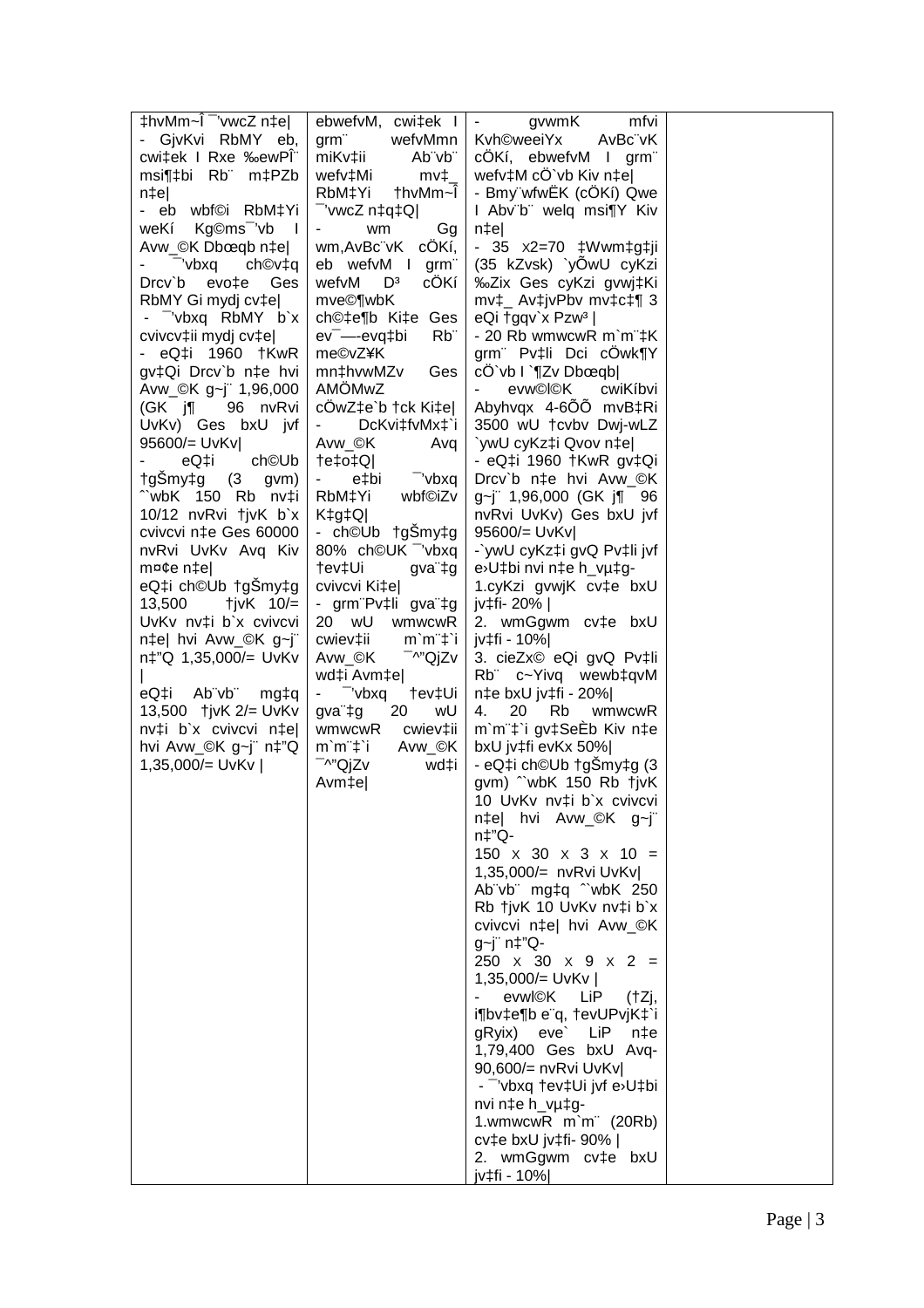| <b>Kvh©ugt</b>                                        |    |    |    |
|-------------------------------------------------------|----|----|----|
| grm"                                                  | Do | Do | Do |
| Awa`ßi, ebwefvM<br>$\mathbf{I}$                       |    |    |    |
| wmGwmi<br>$mv_{\perp}$                                |    |    |    |
| Av‡jvPbv I Aby‡gv`b                                   |    |    |    |
| mv‡c‡¶ grm" Pv‡li Rb"                                 |    |    |    |
| cyKzi<br>Ges <sup>-</sup> 'vbxq                       |    |    |    |
| tevU Gi Rb"<br>-'vb                                   |    |    |    |
|                                                       |    |    |    |
| wbe©vPb Kiv                                           |    |    |    |
| cvnviv`‡ji m`m <sup>-</sup> ‡`i                       |    |    |    |
| evQvB Ges<br>ZvwjKv                                   |    |    |    |
| wbe©vPb Kiv                                           |    |    |    |
| - gvwmK mfv Av‡qvRb                                   |    |    |    |
| Kiv (cÔK‡í m¤ú" <sup>3</sup>                          |    |    |    |
| $m'm$ ")                                              |    |    |    |
| $m'm''\ddagger i$ cOwk¶Y                              |    |    |    |
| cÖ`vb (grm¨ Pvl I †evU                                |    |    |    |
| cwiPvjbv)                                             |    |    |    |
| - gvwmK mgš^q mfv                                     |    |    |    |
| Av‡qvRb<br>(ebwefvM,                                  |    |    |    |
| AvBc"vK cÖKí, grm"                                    |    |    |    |
| wefvM I wmGgwm) Kiv                                   |    |    |    |
|                                                       |    |    |    |
| $m$ <sup>-<math>m</math></sup><br>mKj<br>$\mathbf{I}$ |    |    |    |
| $m'm''\ddagger i$<br>wm.Gg.wm.                        |    |    |    |
| Av‡jvPbv<br>$mv_{\perp}$                              |    |    |    |
| mv‡c‡¶<br>Kg©-cwiKíb∨                                 |    |    |    |
| ^Zix<br>Kg <sup>®</sup> -cwiKíbv<br>$\blacksquare$    |    |    |    |
| ev <sup>-</sup> levqb                                 |    |    |    |
| cÖ‡qvRbxq Avq-                                        |    |    |    |
| e"‡qi wnmve `vwLj l                                   |    |    |    |
| e"vsK wnmve cÖ <sup>-</sup> 'Z                        |    |    |    |
| <b>Kiv</b>                                            |    |    |    |
| - wewfbœ ms <sup>-</sup> 'vi mv‡_                     |    |    |    |
| wmGwm I wmwcwR                                        |    |    |    |
| $m'm''\ddagger i$<br>thvMv‡hvM                        |    |    |    |
| e,wx Kiv                                              |    |    |    |
| AwWU<br>evwl©K                                        |    |    |    |
| Av <sub>‡qvRb</sub>                                   |    |    |    |
|                                                       |    |    |    |

## **4. Justification/ Background**

A Co-Management Council and a Co-Management Committee (CMC) have been formed for collaborative management (co-management) of Kaptai National Park (KNP) under Integrated Protected Area Co-management (IPAC) Project. The Council comprises of 63 different stakeholders including the representatives of ethnic minority people and Forest Department (FD). A CMC consisting 27 members elected from the Council is in operation as per the Government Order of the Ministry of Environment and Forests.

The forests of Bangladesh including Kaptai are disappearing rapidly due mainly to intense biotic pressure. Biodiversity influences peoples' Localnomic, social and cultural development and hence their quality of life. The knowledge, culture, traditions, innovations and indigenous management practices of the communities and traditional practice of farmers and rural communities concerning biodiversity are being threatened in Bangladesh by the destruction of forests resources, pollution of natural habitats and failure to rLocalgnize the social, Localnomic and cultural value of biodiversity.

In relation to the above, CMC has taken initiative to support the CPG member to alternative work initiate the project to support LDF Project awareness, promotion, demonstration and execution activities that will be fully consistent with the objective of Integrated Protected Area Co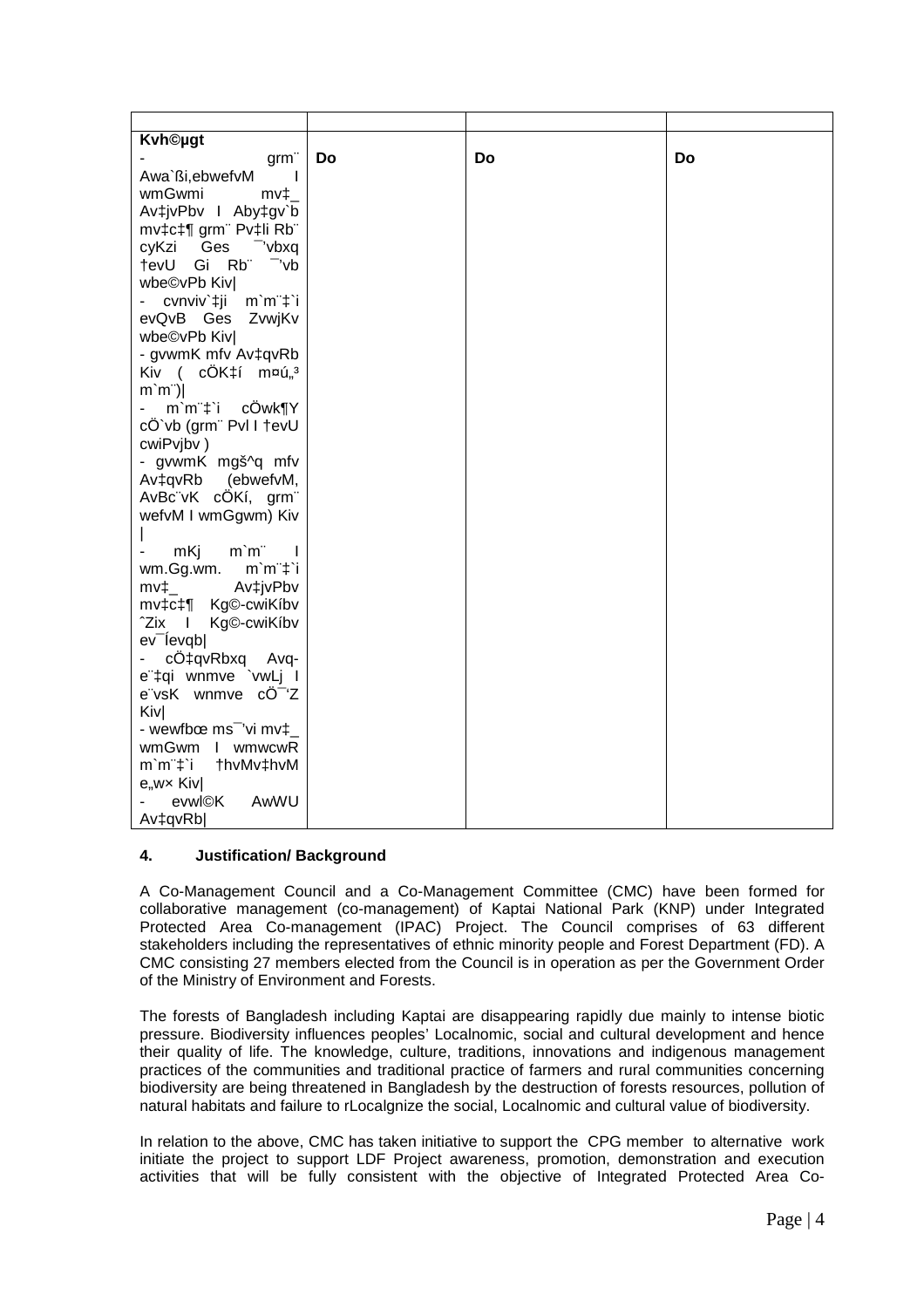management (IPAC) Project as well. Alternative income Generating Activities (AIG) and also to help conserving and enriching biodiversity, creation of wage employment to forest users involved in AIG.

#### **Project Site**

The project site is located in Karnaffuly Range (on the periphery of the KNP). Most people of the surrounding villages of KNP are Indigenous, illiterate, and socially, culturally, Localnomically backward. They are not involved in any permanent profession and so their income is low.

The Chairman and Union Parishad members who are living in the landscape area and FD and fisheries department have moral and technical support for the implementation of the project and they assured us that they would provide their full support to make the project successful. So this project is a realistic project in the area and will surely be implemented successfully. Moreover, the capacity of the CPG members will be enhanced according to the project i.e. training will be provided as per need.

#### **5. Description of the Proposed Project**

#### • **Objectives:**

- To protect Forest and wildlife management and development.
- To increase income of CPG members and forest depended people.
- To reduce climate change hazards
- To reduce forest dependency & biotic pressure in and around Kaptai National Park (KNP).
- To encourage community people and involve them in-group based activities for forestry development.

## • **Final Results:**

- The project will meet the subsistence demand of the CPG members in the long run and enhance the livelihood that decreases the dependency on forests.
- A relationship build with forest and others department and community people will take responsibilities to conserve forest.
- Increase income of CPG members.
- Create alternative job opportunities in these areas.
- Encourage collective initiatives and increase production at local level that fulfills local demand.
- The forest and wildlife conservation of Kaptai National Park .
- A strong CPG group will be formed and committed to forest Conservation.
- Local initiatives will take to mitigate Climate change.
- Yearly 1960 KGs fish and BDT 1,96,000 (taka) will be earned .
- **-** Yearly 81,000 person across the river through Local-boat and BDT 2,70,000/=(taka) will be earned.

## • **Methods:**

The Local-Boat and Pond Fish culture project design to enhance livelihood of CPG members and it will be implement with group approach under the close monitoring and supervision of CMC (Karnofully) the respective IPAC project, FD and Fisheries department will play advisory role.

Two ponds already select for pond fish culture with the consultation of community , CPG members and CMC and need to finalize to continue the project. An agreement will be signed with the respective pond owners.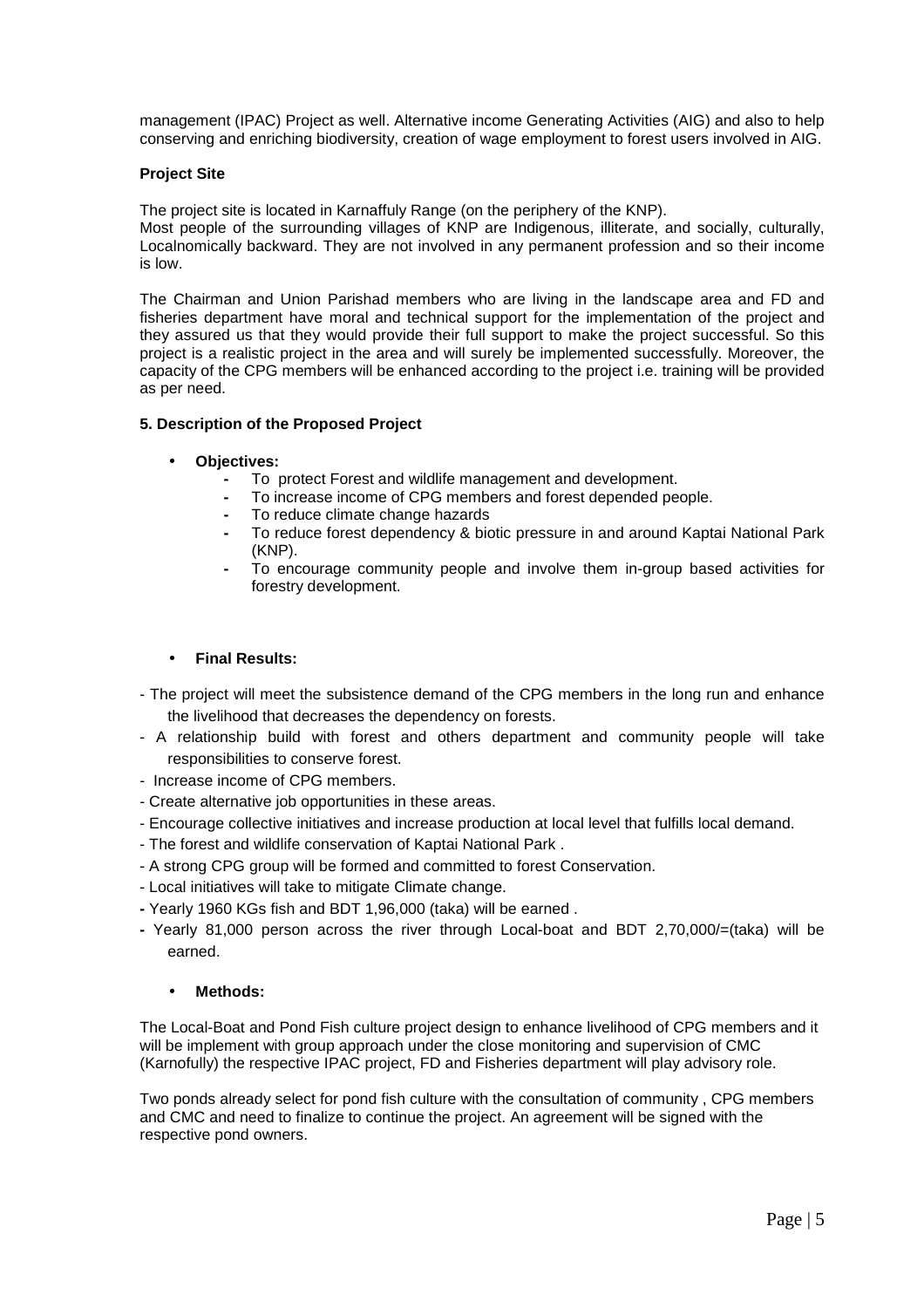One Local-boat will make and a suitable location for the boat is a key step to strengthening the project , while several discussion held between IPAC Project, Forest department, Fisheries Department , CMC and CPG members.

Both initiatives (Fish culture and Local-boat) will be for 3 years and after that both projects will run by the leadership of CMC and forest and fisheries department.

Baseline data will be preserved as it will help to assist impact of the project as well as sustainability of the project.

The members for each initiatives ( pond fish and Local-boat) will be select by the active performance of FD and rLocalmmendation of FD and CMC . The selective members will involve implementing the both projects. A 5-7 members group of management committee should be select from the CPG members and the management committee will directly responsible the whole initiatives and they will submit the progress/problems or inform day to day progress to IPAC project, FD and Fisheries Department and CMC.

Daily stock and expenditure should be preserved and placed to the advisory committee by the management committee and the advisory committee will approve all income and expenditure.

The ratio of net profit will allocate as mentioned earlier after completion of financial audit each year and 20 % of net profit will revolve for the sustainability of each project. CPG members will appoint as daily casual basis in both project and equal opportunities will ensure by the CMC and FD.

A detail plan of activities and budget for both project enclose with both proposals. All data related to the both project should be preserved for future restoration.

The project proposal will include project operational cost, materials and equipment , training for the capacity building of the members, transportation revolving capital etc.

#### • **Activities:**

- Participants for both projects will select by the consultation of FD and respective CMC.
- Ponds for fish culture and Local boat spot will select with the consultation of all stakeholders and agreement will sign with the respective owners.
- One batch capacity building training on fish culture will organize and department of fisheries will provide technical support. The advisory committee and IPAC project will play significant role for the sustainability of the project.
- Monthly meeting will perform with each management committee ( fish culture & Local boat) IPAC project, FD and Fisheries Department and CMC.
- The respective CMC will submit the progress of the project in the monthly CMC meeting .
- In emergency, special meeting will organize for the smooth implementation of the project.
- FD, fisheries department and CMC will provide necessary technical support and financial support will provided by IPAC project on a regular basis.
- Progress report of the project will send to FD and IPAC project in regular basis.
- Weekly /Monthly progress will evaluate by the management committee and discuss with others members, CMC, FD and fisheries department.
- CMC will monitor the progress of both projects and get feedback/suggestions to improve better implementation of the project.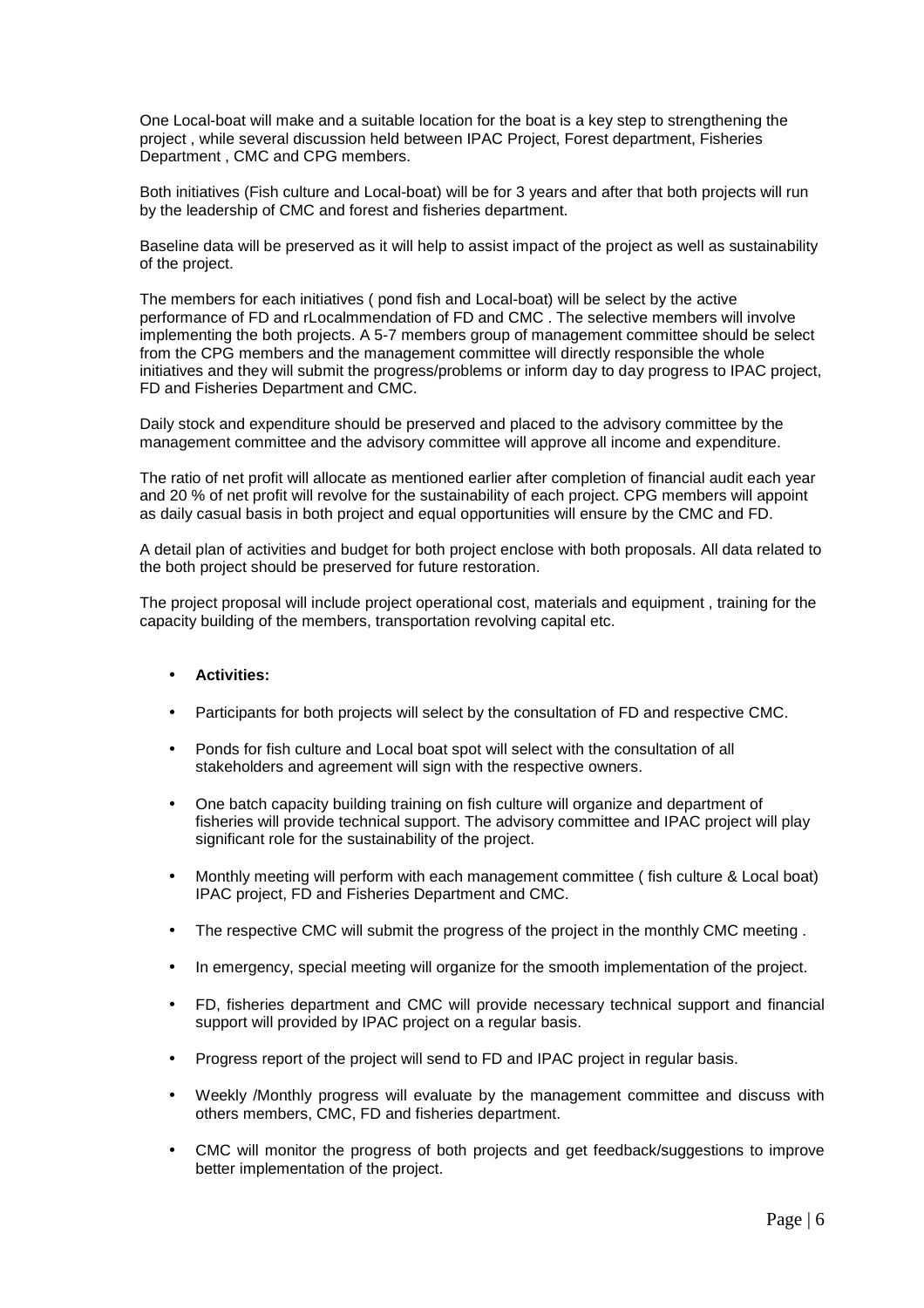- The monthly progress report will send to the FD and IPAC project by the management committee and CMC will endorse the progress.
- A separate bank account will open for the project.
- All income and expenditure statement evaluate and approve by the CMC and IPAC project.

## • **Evaluation methodology:**

- Weekly /Monthly progress of both projects will evaluate by the CMC and progress will present in the CMC meeting.
- Daily accounts will maintain for Local boat and rLocalrd will kept in daily register. All income and expenditure will submit by the management committee and approved by the CMC as well.
- Yearly audit will perform on regular basis .

## • **Communication and dissemination of results:**

| SI | <b>Client/Target Stakeholders</b>                      | Way of dissemination/Method of communication |
|----|--------------------------------------------------------|----------------------------------------------|
|    | CPG members                                            | Skill Training on pond fish culture          |
| 2. | Management Committee, CPG,<br>FD, Fisheries, Community | Monthly meeting / CMC meeting                |
| 3. | Audit Team                                             | Yearly                                       |

#### **6. Work plan:**

| SL.              | <b>Activities/Sub Activities</b>                     |   | <b>Month 2011</b> |   |                          |   |   |                |   | <b>Remarks</b> |    |    |    |  |
|------------------|------------------------------------------------------|---|-------------------|---|--------------------------|---|---|----------------|---|----------------|----|----|----|--|
| No.              |                                                      | 1 | $\mathbf{2}$      | 3 | 4                        | 5 | 6 | $\overline{7}$ | 8 | 9              | 10 | 11 | 12 |  |
| А.               |                                                      |   |                   |   | <b>Pond fish culture</b> |   |   |                |   |                |    |    |    |  |
|                  |                                                      |   |                   |   |                          |   |   |                |   |                |    |    |    |  |
| 1.               | Detail planning (Engine boat,<br>pond fish culture)  |   |                   |   |                          |   |   |                |   |                |    |    |    |  |
| $\overline{2}$ . | Selection of CPG members<br>for pond fish            |   |                   |   |                          |   |   |                |   |                |    |    |    |  |
| 3.               | Agreement with pond<br>owners                        |   |                   |   |                          |   |   |                |   |                |    |    |    |  |
| 4.               | A management committee<br>form for Pond fish culture |   |                   |   |                          |   |   |                |   |                |    |    |    |  |
| 5.               | Pond fish culture training                           |   |                   |   |                          |   |   |                |   |                |    |    |    |  |
| 6.               | Pond prepared & pond fish<br>culture                 |   |                   |   |                          |   |   |                |   |                |    |    |    |  |
| 7.               | Fish fry collection                                  |   |                   |   |                          |   |   |                |   |                |    |    |    |  |
| 8.               | Fish growth measurement                              |   |                   |   |                          |   |   |                |   |                |    |    |    |  |
| 9.               | Spot Visit by the advisory<br>committee              |   |                   |   |                          |   |   |                |   |                |    |    |    |  |
| 10.              | Monitoring of the Fish culture                       |   |                   |   |                          |   |   |                |   |                |    |    |    |  |
| 11.              | <b>Evolutions &amp; Result</b>                       |   |                   |   |                          |   |   |                |   |                |    |    |    |  |
| B.               |                                                      |   |                   |   | Local-boat               |   |   |                |   |                |    |    |    |  |
| 1.               | Selection of place for Local<br>boat                 |   |                   |   |                          |   |   |                |   |                |    |    |    |  |
| 2.               | Selection of CPG members<br>for Local boat           |   |                   |   |                          |   |   |                |   |                |    |    |    |  |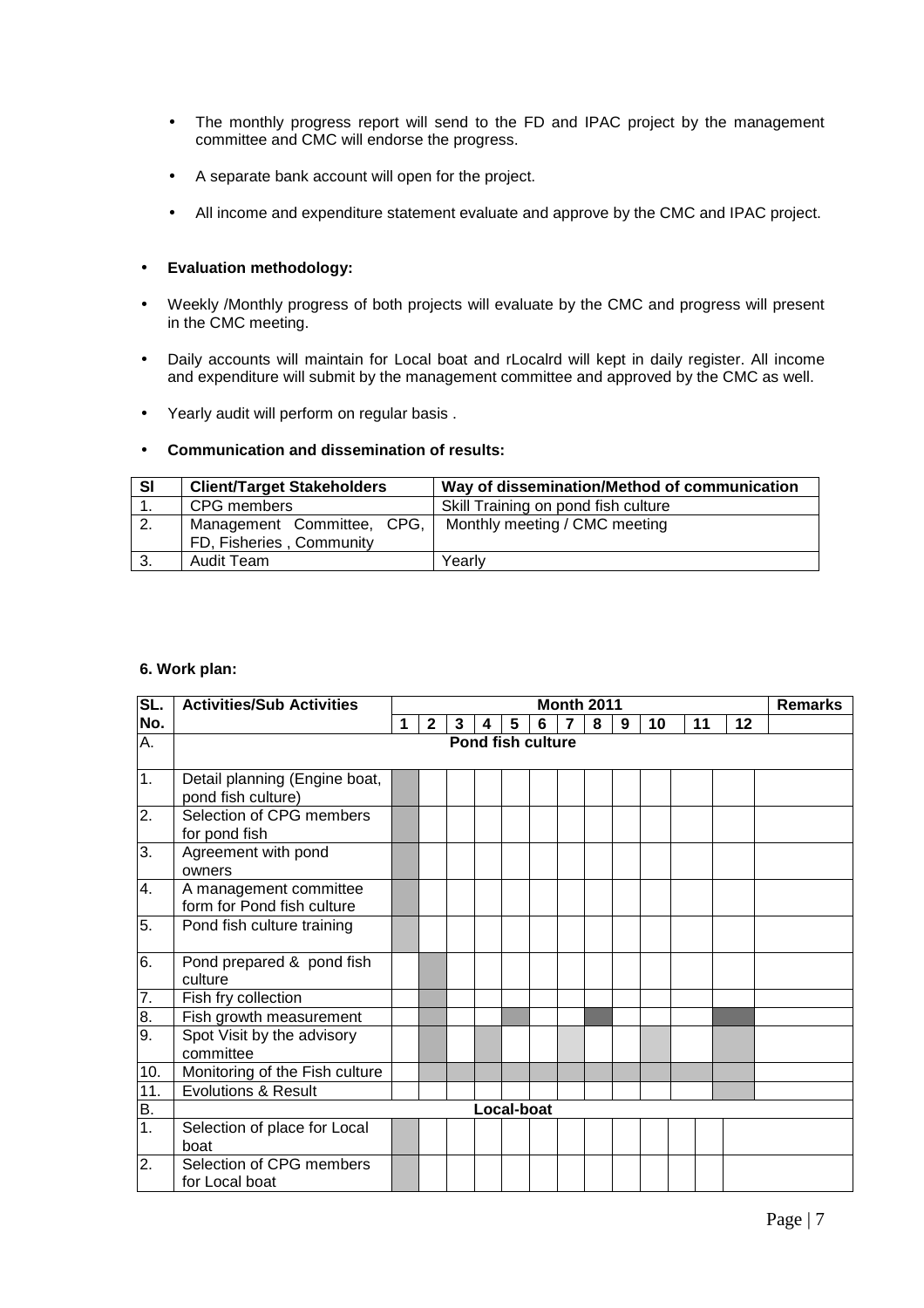| SL.              | <b>Activities/Sub Activities</b>                                                                                                                    | <b>Month 2011</b> |              |   |   |   |   |                |   | <b>Remarks</b> |    |    |    |  |
|------------------|-----------------------------------------------------------------------------------------------------------------------------------------------------|-------------------|--------------|---|---|---|---|----------------|---|----------------|----|----|----|--|
| No.              |                                                                                                                                                     | 1                 | $\mathbf{2}$ | 3 | 4 | 5 | 6 | $\overline{7}$ | 8 | 9              | 10 | 11 | 12 |  |
| 3.               | A management committee<br>form for Local -Boat                                                                                                      |                   |              |   |   |   |   |                |   |                |    |    |    |  |
| 4.               | Purchase of engine (locally<br>assembled)                                                                                                           |                   |              |   |   |   |   |                |   |                |    |    |    |  |
| 5.               | Purchase of materials<br>(Timber/others) for engine<br>boat                                                                                         |                   |              |   |   |   |   |                |   |                |    |    |    |  |
| 6.               | Selection of engine boat<br>mason (Labor)                                                                                                           |                   |              |   |   |   |   |                |   |                |    |    |    |  |
| $\overline{7}$ . | Engine boat repair and<br>maintenance as per need                                                                                                   |                   |              |   |   |   |   |                |   |                |    |    |    |  |
| 8.               | Daily accounts will maintain<br>and rLocalrd will kept in daily<br>register.                                                                        |                   |              |   |   |   |   |                |   |                |    |    |    |  |
| 9.               | Weekly /monthly accounts<br>will check by the<br>management committee and<br>send to the CMC and CMC<br>will approve all income and<br>expenditure. |                   |              |   |   |   |   |                |   |                |    |    |    |  |
| 10               | Report will prepare by<br>monthly basis including<br>income and expenditure.                                                                        |                   |              |   |   |   |   |                |   |                |    |    |    |  |
| 11.              | Monitoring & Evolution will<br>do by the advisory<br>committee.                                                                                     |                   |              |   |   |   |   |                |   |                |    |    |    |  |
| 12.              | Result                                                                                                                                              |                   |              |   |   |   |   |                |   |                |    |    |    |  |
| 13.              | Yearly audit will arrange end<br>of the project year                                                                                                |                   |              |   |   |   |   |                |   |                |    |    |    |  |

## **7. Sustainability plan:**

- Both projects (Fish culture & Local boat) will sustain as it is a very innovative initiatives for the CPG members.
- The CPG members are very energetic, hard working and committed to implement the project.
- Capacity will enhanced through Fish culture training.
- Educate technical and financial support will provide to make the projects sustainable.
- Advisory committees of the projects are very much efficient.
- There are local demands of the both projects during tourist period as well as the whole year and people across the river daily basis.
- Kaptai is very famous for fish growing thus pond fish culture project will sustain.
- FD, Fisheries department, CMC and IPAC project will monitor the project on regular basis that will help to smooth implementation of the project.

## **8. Budget**

## **Annex -1:Estimated Budget :Local boat (Size 40 feet x 8 feet)Karnafuly CMC for CPG group.**

| <b>SL</b> | Name of the Item                             | Quantity<br>(Unit) | Unit cost | Total<br>Grant<br>Amount | Commu<br>nity<br>contribu<br>tion | <b>Total Project</b><br><b>Budget</b> |
|-----------|----------------------------------------------|--------------------|-----------|--------------------------|-----------------------------------|---------------------------------------|
|           | Timber(Jarol,Goda,Laly)                      | 170 cft            | $600/=$   | $102000/=$               |                                   | $102000/=$                            |
| 2         | Parak (tarkata)                              | 62 kg              | $65/=$    | $4030/=$                 |                                   | $4030/=$                              |
| 3         | Ulkuttru, Putting &<br>pain(Ron) Detol suta, |                    |           | $14000/=$                |                                   | $14000/=$                             |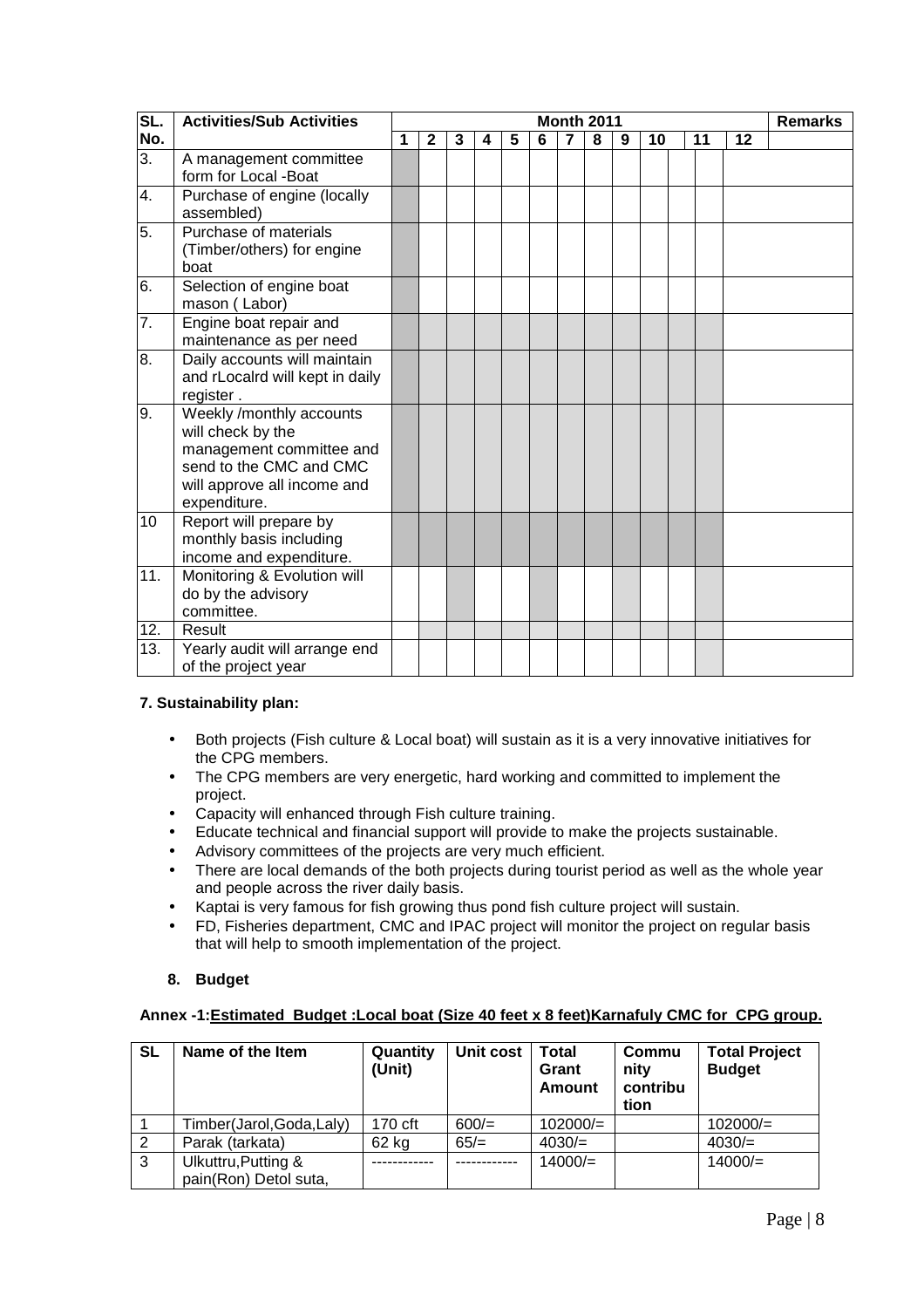|                                            | (Painter accessorize)                 |        |           |           |           |              |
|--------------------------------------------|---------------------------------------|--------|-----------|-----------|-----------|--------------|
| 4                                          | Engine (locally                       | 01     | $28500/=$ | $28500/=$ |           | $28500/=$    |
|                                            | assembled)                            |        |           |           |           |              |
| 5                                          | Engine and Fan fitting                |        |           | $15000/=$ |           | $15000/=$    |
|                                            | accessorize(Others                    |        |           |           |           |              |
|                                            | Materials)                            |        |           |           |           |              |
| 6                                          | Mason (daily labor)                   |        |           | $33000/=$ |           | $33000/=$    |
|                                            | charge (including,                    |        |           |           |           |              |
|                                            | Contact)                              |        |           |           |           |              |
| 7                                          | CMC honorarium                        | 30days | $200/=$   |           | $6000/=$  | $6000/=$     |
| 8                                          | Transport cost of timber              |        |           |           | $5000/=$  | $5000/=$     |
| 9                                          | Administrative cost                   |        |           |           | $10000/=$ | $10000/=$    |
| 8                                          | Others & transport                    |        |           | 3500/     |           | 3500/        |
| Total=200.030/=                            |                                       |        |           |           |           | $2,21,030/=$ |
| Grand Total $=2,21,030$                    |                                       |        |           |           |           |              |
| Less: Community Contribution Taka= 21000/= |                                       |        |           |           |           |              |
|                                            | Fund Required from IRG BDT(200,030/=) |        |           |           |           |              |

In word: Two Lac Thirty Taka Only.

## **Income Calculation: Local -Boat**

**1. Local-Tour Season (December-February)**  Per day tourist 150 Person Per Month tourist 150x30 = 4500 Persons Three month 4500x3 =13500 Person Total Income during Tourist Season=13500x10Tk.= 135000/-

## 2. **Off Season (March-November)**

| Local Passenger- (                  |                       |
|-------------------------------------|-----------------------|
| Per day 250 Persons                 |                       |
| Per Month $250x 30 = 7500$ Persons  |                       |
| Nine Month 7500x9 =67500 Persons    |                       |
| Total Income during Off Seasons     | 67500x 2Tk = 135000/- |
| Total Income in a year              | 270000/-              |
| Less: Expenses: (Yearly)            |                       |
| 1. Maintenance                      | 12000/-               |
| 2. Fuel cost-                       |                       |
| per day 3 Liters                    |                       |
| per month 3x30=90Litres             |                       |
| Yearly 90x12=1080L @TK.55= 59400/-  |                       |
| 3. Boatman Salary-(CPG Member)      |                       |
| 2 Person(alternate by the rotation) |                       |
| Daily @ Tk. 150x2=300/-             |                       |
| Monthly 300x30 =9000/-              |                       |
| Yearly Tk.9000x12= 108000/-         |                       |
| <b>Total Expenditure</b>            | 179400/-              |
| <b>Net Profit</b>                   | 90600/-               |
|                                     |                       |
|                                     |                       |

Profit distribution: 10% CMC 90600x10% 20% revolving fund 70% for CPG (20) Member

## **Annex-2: Pond Fish Culture (Pond size 70 Decimals)**

| <b>SL</b> | Name of the Item                      | Quantity<br>(Unit) | <b>Unit cost</b> | Total<br>Grant<br>Amount | Commu<br>nitv<br>contribu<br>tion | Total<br>Project<br><b>Budget</b> | Remark |
|-----------|---------------------------------------|--------------------|------------------|--------------------------|-----------------------------------|-----------------------------------|--------|
|           | Jungle cutting (pond fish<br>culture) | 5 person           | $200/=$          | 0                        | $1,000/-$                         | 1000/                             |        |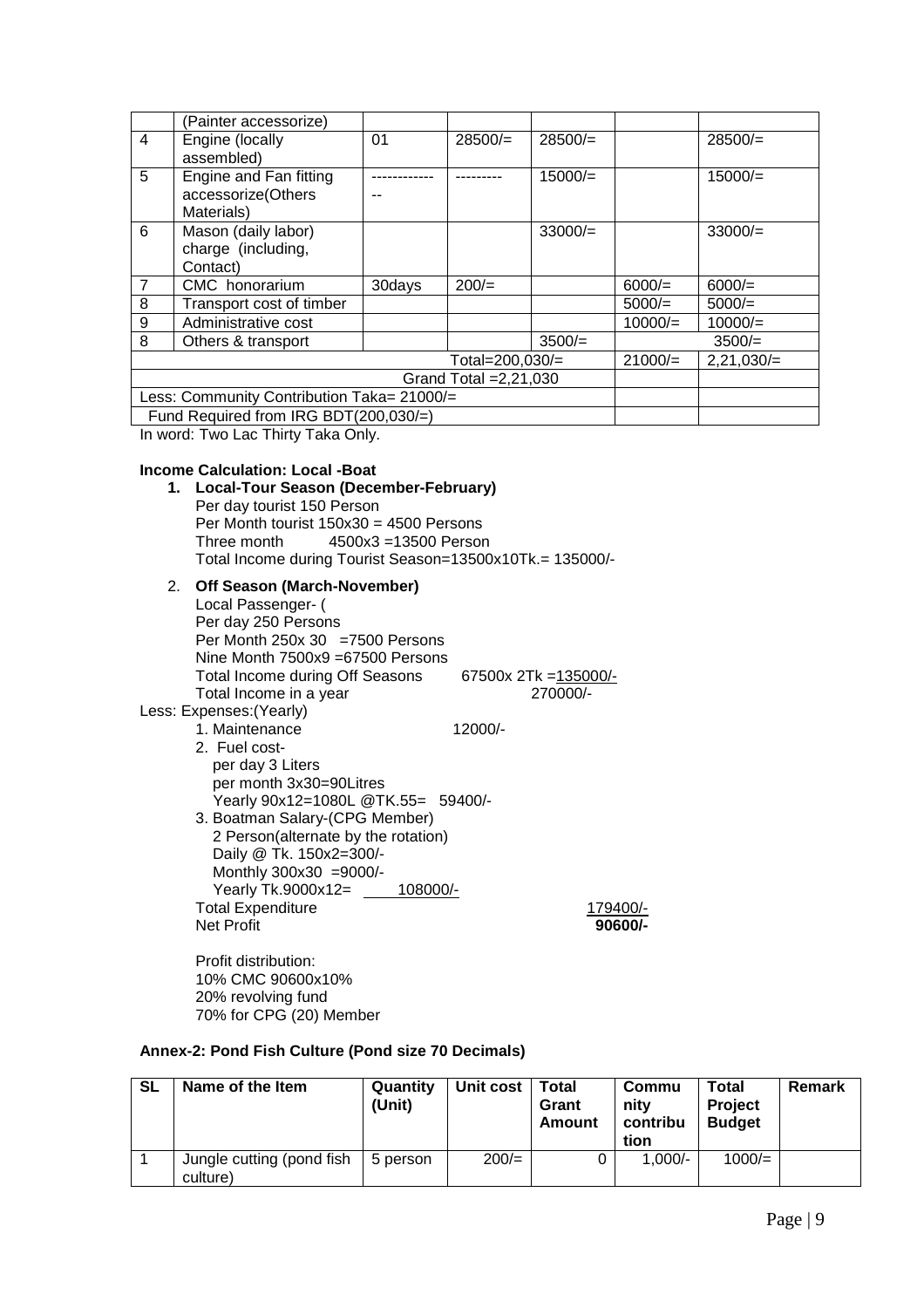| $\overline{2}$ | <b>Training cost(Materials</b><br>and Snacks)                | 20<br>person | $100/=$ | $2000/=$   |          | $2000/=$  |  |
|----------------|--------------------------------------------------------------|--------------|---------|------------|----------|-----------|--|
| $\mathbf{3}$   | <b>Trainer honorarium</b>                                    | 4 person     | $250/=$ | $1000/=$   |          | $1000/=$  |  |
| $\overline{4}$ | Resource person<br>honorarium                                | 12 day       | $250/=$ | $3000/=$   |          | $3000/=$  |  |
| $\overline{5}$ | Water irrigation (Before<br>ponds preparation)               | 20 hour      | $200/=$ | 4000/-     |          | 4000/     |  |
| $6\phantom{1}$ | Water irrigation (After<br>pond preparation)                 | 20 hour      | $200/=$ | 4000/-     |          | $4000/=$  |  |
| $\overline{7}$ | Soil digging (ponds<br>preparation)                          | 80<br>person | $300/=$ | 18000/-    | 6000/-   | $24000/=$ |  |
| 8              | Insecticide, Fertilizers                                     |              |         |            | $1200/=$ | 1200      |  |
| $\overline{9}$ | Lime                                                         | 140kg        | $15/=$  | $2100/=$   |          | $2100/=$  |  |
| 10             | Fish finger (4"x6")                                          | 3500Pcs      | $8/=$   | 28000/-    |          | $28000/=$ |  |
| 11             | Fish feed                                                    | 1800Kg       | $13/=$  | $23400/=$  |          | 23400     |  |
| 12             | Watchman house (poll,<br>Bamboo, son grass)                  |              |         | $2400/=$   | $3000/-$ | 5400/     |  |
| 13             | Bamboo for protection                                        |              |         | $3500/=$   |          | $3500/=$  |  |
| 14             | Transport cost                                               |              |         | $1000/=$   |          | $1000/=$  |  |
| 15             | Administrative cost(with<br>Audit)                           |              |         | 5000/-     |          | $5000/=$  |  |
| 16             | Netting                                                      |              |         | $3000/-$   |          | $3000/=$  |  |
| 17             | <b>Travel And Perdiem for</b><br>LDF Management<br>Committee |              |         |            | $8000/=$ | 8000/-    |  |
| Total          |                                                              |              |         | 100400     | 19200    | 119600    |  |
|                |                                                              |              |         |            |          |           |  |
|                | <b>Grand total</b>                                           |              |         | $119600/=$ |          |           |  |
|                | Less: Community contribution                                 |              |         | $19200/=$  |          |           |  |
|                | Fund Required From IPAC                                      |              |         | 100400/    |          |           |  |

In words: One Lac four hundred Taka Only.

| Total Fish finger (4"x6") | 3500 Pcs |
|---------------------------|----------|
| Less: 20% Normally dead   | 700 Pcs  |
| Stable Fish               | 2800 Pcs |

| Production after One year $(2800x750 \text{ Grams}) = 1960 \text{Kg}$ |             |
|-----------------------------------------------------------------------|-------------|
| Sales Price Per Kg @100Tk.x1960 kg                                    | $=196000/-$ |
| Less: Investment (Grant amount)                                       | $100400/-$  |
| Net Profit                                                            | $95600/-$   |
|                                                                       |             |
| Sales Amount distribution:                                            |             |
| Sales Amount                                                          | 196000/-    |
| 20% pond holder 95600x20% (On profit)                                 | $= 19120/-$ |
| <b>Other Distributed Amount</b>                                       | 176880/-    |
| 10% CMC                                                               | $=17688/$   |
|                                                                       | 159192/-    |
| 20% Re Invest                                                         | $= 35376/$  |
|                                                                       |             |

Rest 50% for profit will distribute to the 20 CPG Members.

## **Summary of the project :**

| <b>SL</b> | Name of the Item  | Quantity<br>(Unit) | Unit cost | Total<br><b>Grant</b><br>Amount | Commu<br>nity<br>contribu<br>tion | <b>Total Project</b><br><b>Budget</b> |
|-----------|-------------------|--------------------|-----------|---------------------------------|-----------------------------------|---------------------------------------|
| 1.        | Local -boat       |                    |           | 2,00,030                        | 21,000                            | 2,21,030                              |
| 2.        | Pond fish culture |                    |           | 1.00.400                        | 19.200                            | 1,19,600                              |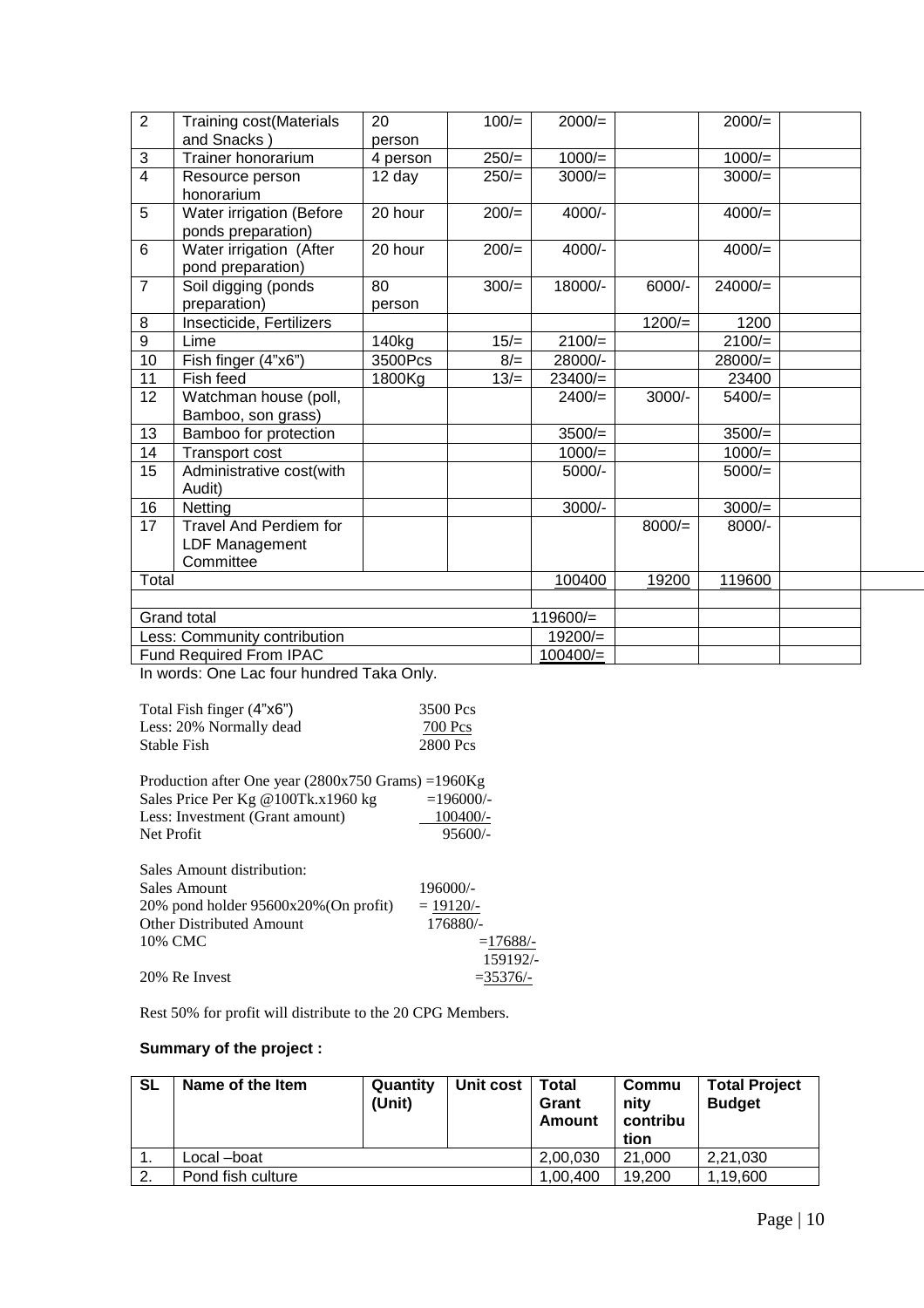| $3.40.630 =$<br><b>Total Project cost -</b><br><b>Less Community contribution</b><br>$40.200 =$ | Total cost | 3,00,430 | 40.200 | 3.40.630 |  |
|-------------------------------------------------------------------------------------------------|------------|----------|--------|----------|--|
|                                                                                                 |            |          |        |          |  |
|                                                                                                 |            |          |        |          |  |
| $3,00,430/=$<br><b>Fund required from IPAC</b>                                                  |            |          |        |          |  |

#### 9. **Proposed Schedule for Fund disbursement:**

| Table:                      |                                |                       |                   |
|-----------------------------|--------------------------------|-----------------------|-------------------|
| Installment for Project     | Period                         | <b>Estimated Cost</b> | % of Grant Amount |
| Activities                  | (Month/Year)                   |                       |                   |
| 1 <sup>st</sup> Installment | January 2011                   | 2,25,323              | 75%               |
|                             |                                |                       |                   |
| 2nd Installment             | February, 2011                 | 75,107                | 25%               |
|                             |                                |                       |                   |
|                             | <sup>r</sup> otal Disbursement | 3,00,430              | 100%              |

10. Signature:

I, the undersigned Thowai Ching Marma ,Chairman of Karnafully Co-management Committee Karnapfully Range, Kaptai National Park ,Kaptai, Rangamati that is requesting financial assistance from the IPAC Small Grant component for the implementation of the proposed activity related to Local-Boat and Fishing Net support for CPG member, certify that all the information in the grant application file is exact and correct.

Signature: …………………….. Date………………….

## **INFORMATION ON THE ORANIZATION**

Type of Organization (CMO): Karnapfully Co-management Committee

Date of foundation: 23, August 2009

Address: Karnapfully Range, Kaptai National Park ,Kaptai, Rangamati

Telephone Number:01819515559

E-mail (if any): mmhoquecu@yahoo.com

Contact person: Thowai Ching Marma

Position with the organization: Chairman

Contact persons address: Karnapfully Range, Kaptai National Park ,Kaptai, Rangamati

Contact person's Telephone Number: 01819515559

Please list the Management Committee of the organization that will be involved in the implementation of the project. insert rows as require

| SI | <b>Name</b>          | <b>Designation in organization</b> |
|----|----------------------|------------------------------------|
|    | Thowai Ching Marma   | Chairman                           |
|    | Brojogopal Rajbonshi | Secretary                          |
|    | Chimboshai Marma     | Treasurer                          |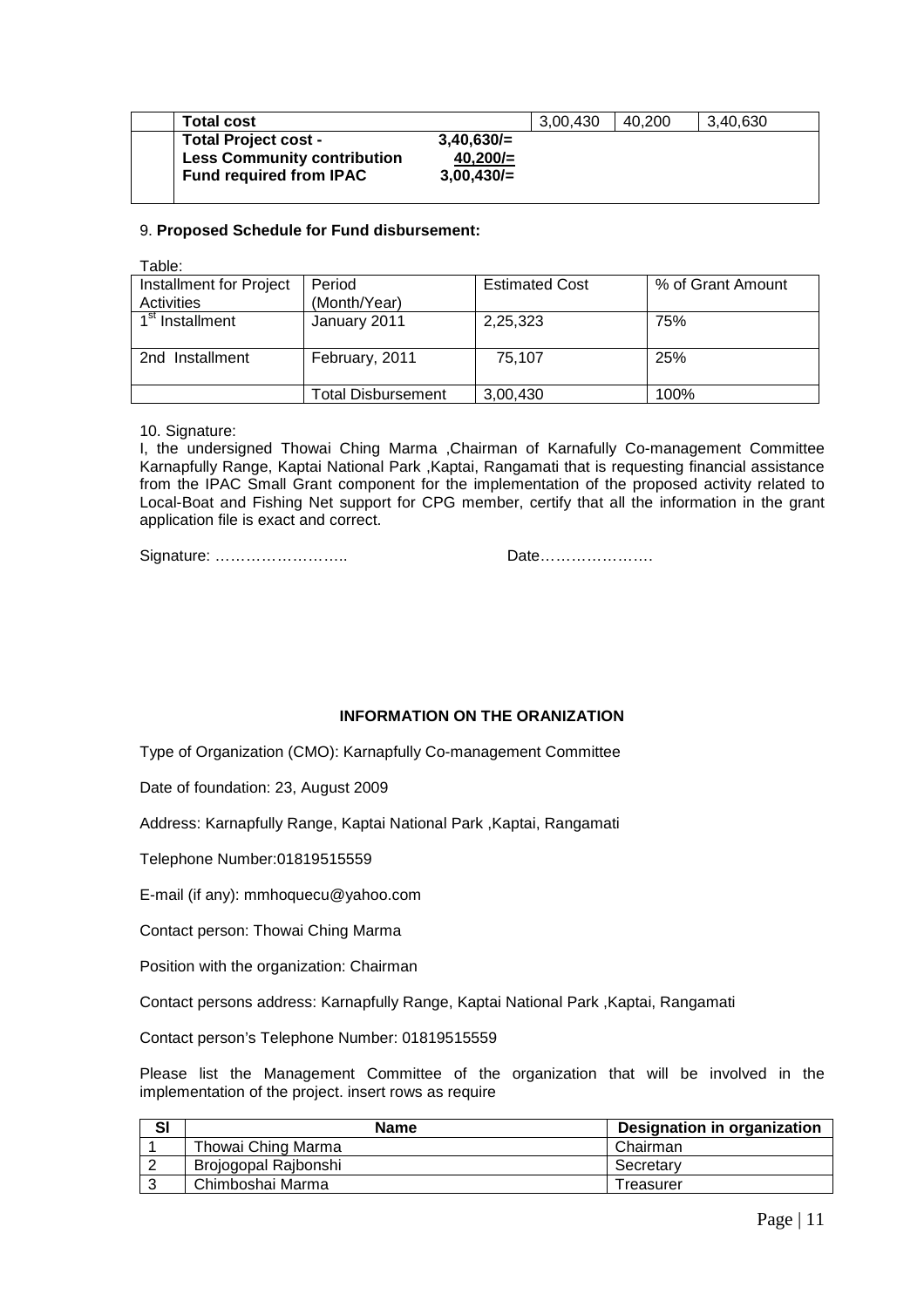| SL                    | <b>Name of CPG</b>                    | Father's/<br><b>Husband's Name</b> | <b>Village</b>                 | Category<br>Male/ | Age                   |
|-----------------------|---------------------------------------|------------------------------------|--------------------------------|-------------------|-----------------------|
|                       |                                       |                                    |                                | Female            |                       |
| 1                     | Tajul Islam (Repon)                   | Zakir Hosain                       | Jatighat                       | Male              | 30                    |
| $\overline{2}$        | Nazrul Islam (Pento)                  | Serajul Islam                      | <b>Brickfield</b>              | Male              | 34                    |
| 3                     | Reyajul Islam (Omar)                  | Serajul Islam                      | <b>Brickfield</b>              | Male              | $\overline{32}$       |
| 4                     | Yousuf Ali                            | Motaher Ali                        | <b>Brickfield</b>              | Male              | $\overline{25}$       |
| $\overline{5}$        | Serajul Islam                         | Latte. Ataf Ali                    | Sarnatila                      | Male              | 28                    |
| $\overline{6}$        | Samsu Alam                            | Latte. Eliash                      | UP area kaptai                 | Male              | 29                    |
| $\overline{7}$        | Lokman Ahhamad                        | Latte. Badiur                      | Ghabagona                      | Male              | 30                    |
|                       |                                       | Rahaman                            |                                |                   |                       |
| 8                     | Morsaid Alam                          | Latte. Abdulquk                    | Ghabagona                      | Male              | 22                    |
| $\overline{9}$        | Khalil Ahamad Chow:                   | Latte.Mafazal                      | Ghabagona                      | Male              | 21                    |
|                       |                                       | Ahhamed chow:                      |                                |                   |                       |
| 10                    | Arif                                  | Mahafhoj Ali                       | Ghabagona                      | Male              | 25                    |
| 11                    | Athowai Mong Marma                    | Latte. Paifha Aong                 | Agapara Para                   | Male              | 24                    |
|                       |                                       | Marma                              |                                |                   |                       |
| 12                    | Hlasa Ching Marma                     | Apa Aong Marma                     | Agapara Para                   | Male              | 26                    |
| 13                    | Hla Sing Mong Marma                   | Sano Aong Marma                    | Agapara Para                   | Male              | 27                    |
| 14                    | Aong Sing Thowai                      | Khyaching Mong                     | Agapara Para                   | Male              | 22                    |
|                       | Marma                                 | Marma                              |                                |                   |                       |
| 15                    | Ukhyai Mong Marma                     | Latte.Aong gowai                   | Agapara Para                   | Male              | 25                    |
|                       |                                       | Marma                              |                                |                   |                       |
| 16                    | Aong Ching Prue Marma                 | Mong cha prue<br>Marma             | Chakkowa Para                  | Male              | 24                    |
| 17                    | Polo Khoi Marma                       | Latte. Sachaing<br>Marma           | Chakkowa Para                  | Male              | 23                    |
| 18                    | Kya Sing Mong Marma                   | Mong swe Prue                      | Chakkowa Para                  | Male              | 22                    |
|                       |                                       | Marma                              |                                |                   |                       |
| 19                    | Hla Sa U Marma                        | Aong swe Prue                      | Chakkowa Para                  | Male              | 21                    |
|                       |                                       | Marma                              |                                |                   |                       |
| 20                    | Hola Cho Mong Marma                   | Ba Ching Marma                     | Chakkowa Para                  | Male              | 26                    |
| 21                    | Khai Chingla                          | Chak Thoai Aong                    | Chakkowa Para                  | Male              | 27                    |
|                       | Marma(Gurkha)<br>Hasan Mia            | Marma                              |                                |                   |                       |
| 22<br>$\overline{23}$ | <b>Siddik</b>                         | Hiran Mia                          | Sweper coloni                  | Male<br>Male      | 28<br>$\overline{23}$ |
| $\overline{24}$       |                                       | Samsul quck<br>Dulal kumar das     | Sweper coloni                  |                   | $\overline{25}$       |
| $\overline{25}$       | Surja kumar das<br>Khalil             | Mokbul Ahhamad                     | Sweper coloni                  | Male              | 27                    |
| 26                    |                                       | Mojibur Rahamam                    | Sweper coloni                  | Male              | 29                    |
| 27                    | Mostafa<br><b>Biplob Kumar Mollik</b> | Monto kumar Mollik                 | Sweper coloni<br>Sweper coloni | Male<br>Male      | 40                    |
| 28                    | Abdul Jabber Khan                     | Golab khan                         | Horing chara                   | Male              | 27                    |
| 29                    | Aong Swenu Marma                      | Monto Marma                        | Horing chara                   | Male              | 21                    |
| 30                    | Alobain Marma                         | Poshi Mong                         | Horing chara                   | Male              | 32                    |
| 31                    | Posi Mong Marma                       | Kong chai U                        | Charachari                     | Male              | 24                    |
|                       |                                       | Marama                             |                                |                   |                       |
| 32                    | Thowai Aong Mrama                     | Labra Marma                        | Charachari                     | Male              | 26                    |
| 33                    | Basi Aong Marama                      | Ukhai khai Marma                   | Charachari                     | Male              | 21                    |
| 34                    | Chai Swe U Mrama                      | Mong Swe Ching                     | Charachari                     | Male              | 22                    |
|                       |                                       | Marma                              |                                |                   |                       |
| 35                    | Usaing Mong Mrama                     | Mokhai Ching                       | Charachari                     | Male              | 28                    |
|                       |                                       | Marma                              |                                |                   |                       |
| 36                    | Hla khyain Ching Marma                | Ching Cha Thowai<br>Marma          | Charachari                     | Male              | 27                    |
| 37                    | Kartick Dash                          | Mono Ranjan Dash                   | Charachari                     | Male              | 24                    |
| 38                    | Kong Hla Chain Marma                  | Using Mong Marma                   | Charachari                     | Male              | 25                    |

Beneficiaries will be engaged in the project: Village and Union wise List of Beneficiaries, as per following table: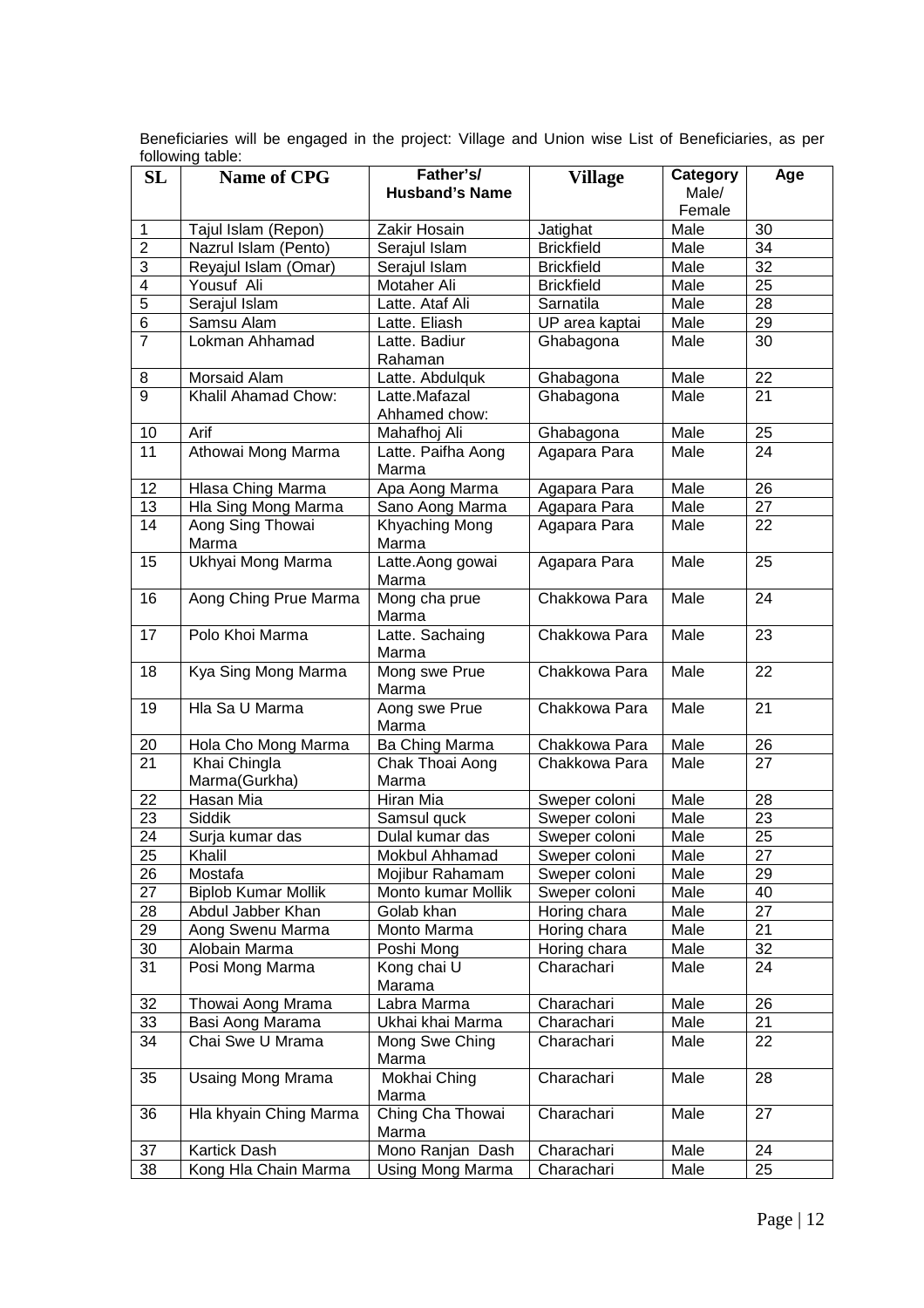| 39 | Ratan Chandra Dash   | Bittamona Dash    | Charachari              | Male | 26 |
|----|----------------------|-------------------|-------------------------|------|----|
| 40 | Sorash Kumer Thong   | Lalit Mohan Thong | Adachari                | Male | 23 |
|    | Changa               | Changa            |                         |      |    |
| 41 | Manik Joy Thong      | Metha Shan Thong  | Adachari                | Male | 22 |
|    | Changa               | Changa            |                         |      |    |
| 42 | Bashanta Kumer Thong | Manika Chakma     | Adachari                | Male | 21 |
|    | Changa               |                   |                         |      |    |
| 43 | Shoshil Kumer Thong  | Chitra Shan       | Adachari                | Male | 24 |
|    | Changa               | Chakma            |                         |      |    |
| 44 | Mong Thowai Marma    | Thow Aong Pru     | Adachari                | Male | 25 |
|    |                      | Marma             |                         |      |    |
| 45 | Thowai Ching         | Nihal Pru         | <b>Karnafully Sader</b> | Male | 26 |
| 46 | Chai Chang Nu        | Thoy Hola Nu      | <b>Karnafully Sader</b> | Male | 29 |
| 47 | Md. Kalilor Rahman   | Md. Farid         | <b>Karnafully Sader</b> | Male | 20 |
| 48 | Usha Hilla           | Swe Cha Pru       | <b>Karnafully Sader</b> | Male | 23 |
| 49 | Phoila Ching         | Reong Marma       | <b>Karnafully Sader</b> | Male | 31 |
| 50 | Milo Marma           | Thyo Hola Pru     | <b>Karnafully Sader</b> | Male | 25 |
|    |                      | Marma             |                         |      |    |
| 51 | <b>Basher</b>        | <b>Shiddek</b>    | <b>Karnafully Sader</b> | Male | 27 |
| 52 | Thou Ulia Pru Marma  | Swe Aong Marma    | Karnafully Sader        | Male | 29 |
| 53 | Md. Farid            | Sayed Ali         | <b>Karnafully Sader</b> | Male | 30 |
| 54 | Aongla Chaing Marma  | Phi Swe U Marma   | Karnafully Sader        | Male | 21 |

**Total 40 CPG members will select for first time others CPG members will work as causal labor basis and gradually all members will include under the project**